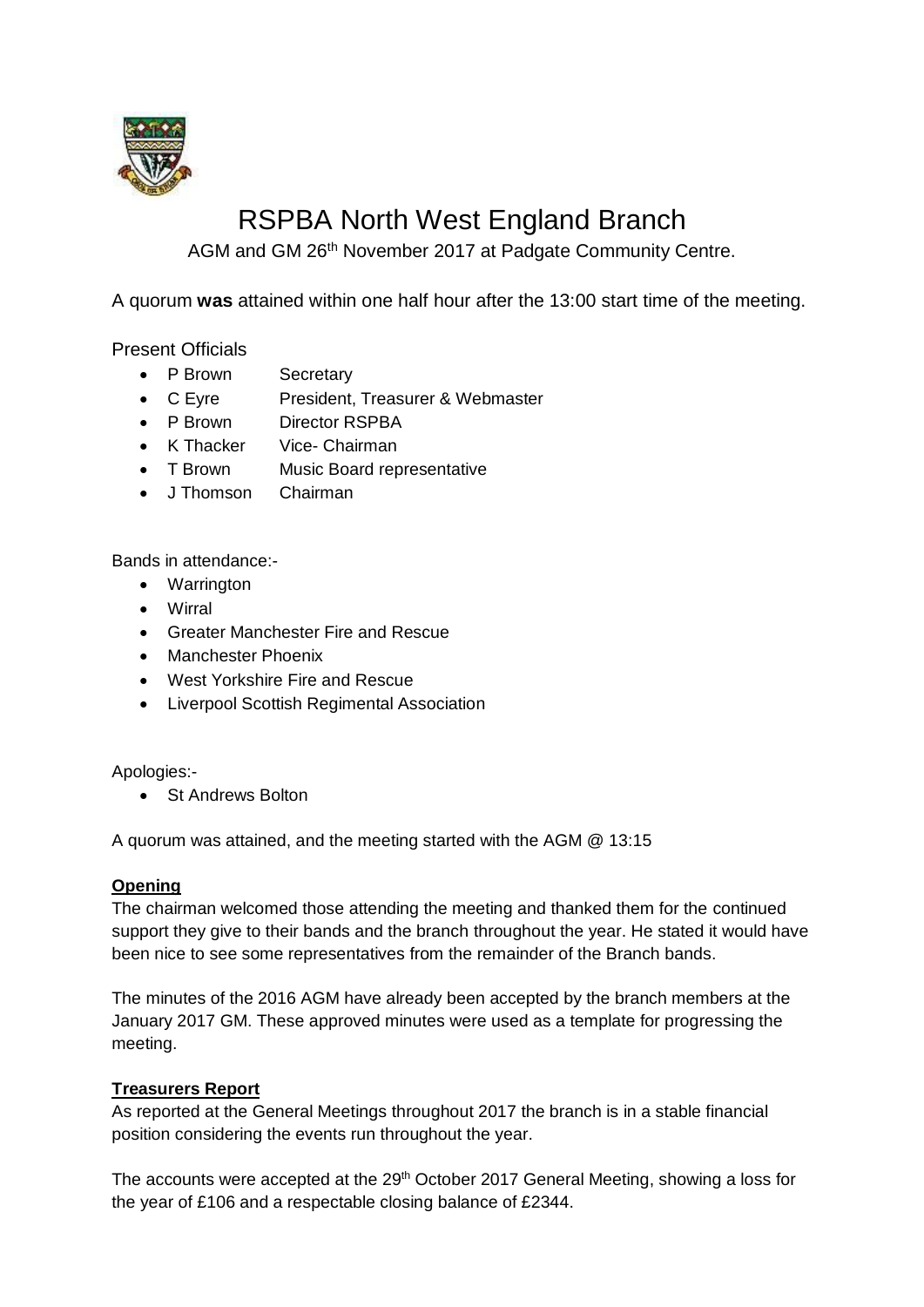The branch secretary has forwarded a copy of the accounts to headquarters for their records.

A discussion took place regarding the branch Levy; should it be compulsory, was an increase needed, if Levy the right term as other branches have an education fee. In considering the various arguments it was decided that the Levy would remain set at the current £40 and this would be used to offset the competitions and workshops run by the branch

# **Music Board Report**

The Music Board (MB) has again met four times (January, April, September and October) throughout 2017 since the branches last Annual General Meeting (AGM). Each Branch is entitled to nominate a Piping and Drumming representative (subject to holding the necessary qualification), the four English Branches are sparsely represented now with just three representatives in post out of the eight available seats on the board.

The Standards Group has worked hard throughout the year actioning grade requests, appeals as well as monitoring transfer. This year revised the 14 days wait between transferring between bands to 42 days for higher to lower transfers. Grading decisions are ratified by the Board of Directors sitting on the Music Board, with the decisions being posted to the RSPBA Web immediately following the meeting. Band registrations have been checked by the BoD at both major and minor contests.

The Tunes Group is a sub-committee of the Music Board that maintains the Prescribed Tunes List(s), for which details are available on the RSPBA Web site. The main page now provides background on how to choose tunes for variety and the use of "Tonality". Separate pages now list 2/4 Marches Strathspeys and Reels. There is also information on how you can request a tune be added to the lists. The group are currently working on the sample scores for the tunes requested to be added to the list for 2018, all the tunes are currently listed but may not be linked to a score.

Music Board members have commented on matters raised at branch meeting regarding competition format, as well as education (delivery and what is available). Details are captured in the Music Board and are reported to the branches via their representatives (or the Bod).

Members of the Music Board have also been looking at the format of the World Solo Drumming championship, this year two players qualified into the adult semi-final by winning at one of four Branch run qualifying heats, there were no crib sheets produced by the adjudicators in the adult final.

The Music Board are also looking at a review of competition format and the grading structure, as well as band member registrations.

If you have any thoughts on any competition format or education let your Music Board or BoD know, so the ideas can be thrown into the melting pot.

As mentioned there is still a shortage of Music Board members particularly drummers, please consider volunteering your time and talent.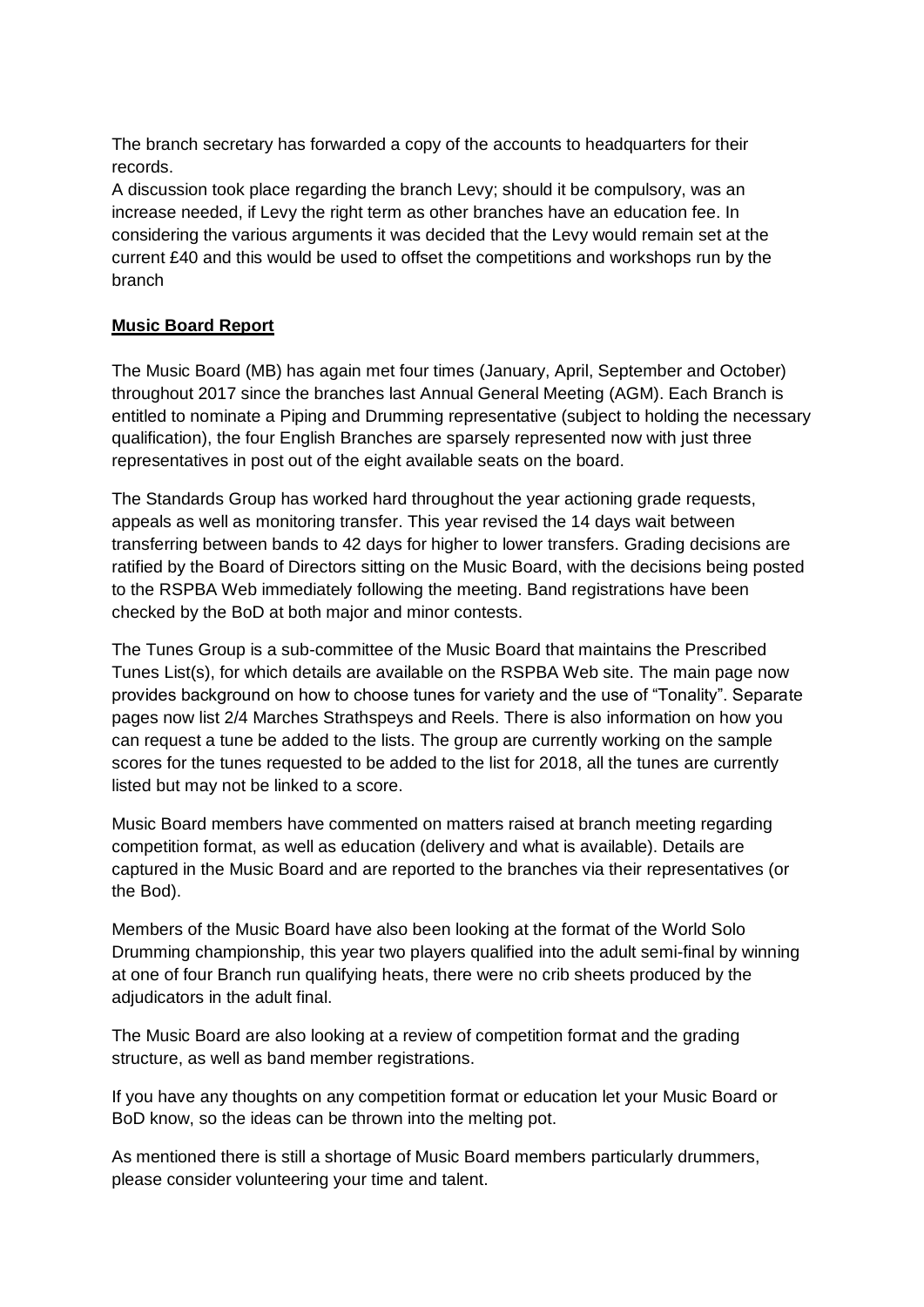# **Board of Directors Report**

The work of the Board of Directors has been reported to the branch membership at each of the General Meetings held throughout the year, the branch is surviving but we need to encourage bands to join the Branch / RSPBA.

The branch Indoor competitions were successful and went off as planned, many thanks to those who participated, with special thanks to the Competition and Trophy Secretary for all the hard work that goes on behind the scenes.

The workshop was a success for those who attended. It was reported that holding this the day after a competition was not desirable. It might be that the branch simply facilitates Bands requesting education at their site (and expense), so any advise can be targeted to a specific need.

# Major Championships 2017

This was the second visit to St. James playing fields for the British Championships at Paisley. The events team from Renfrewshire Council made many improvements from the previous year. This was in the main due to visits to venues holding the European Championships at Grant Park in Forres and the Scottish Championships at Levengrove Park in Dumbarton. The re-positioning of the band bus parking adjacent to the entrance and exit of the field proved very successful. The layout of the complete field was completely revised from the previous year after liaison meetings between RSPBA and Renfrewshire Council

The United Kingdom, European and Scottish Championships were held in Stormont Estate, Belfast, Grant Park, Forres and Levengrove Park, Dumbarton. All well tried and proven venues, where we were blessed with fair weather. The Worlds on Friday was however a wet and windy occasion and extremely difficult conditions for all. The Worlds on Saturday were a different day altogether with reasonably good weather conditions. An additional Arena was introduced to cater for the Novice Juvenile A & B contests and on completion was handed back to the promoter at 13.30 hours for the start of the traditional heavy events. The only negative feedback was the tuning facilities for Arenas 1&3. The decision to license the complete Glasgow Green was again appreciated by both competitors and pay customers alike. The large screen located at the Pencil was again popular with bandsman looking for finalists for all Adult grades with the exception of Grade 1. All in all deemed a very successful Worlds.

The World Solo Drumming and International Tenor Drumming Championships were once again in the Glasgow Caledonia Campus where the new auditorium was again the venue for the Final of the Adult Finals. Once again live streaming was provided with demand increasing by 89% over the previous year. There were 7274 live views, of which 4367 watched via Worlds Website and 2907 via Youtube. The Geography of the sessions covered twenty two countries outwith the UK.

## Major Championships 2018 and beyond

This year saw the second of our three year deals with Paisley, Belfast, Forres and Dumbarton. All four contracts have a further year to run. This year saw the second year of our six year deal with Glasgow for the Worlds. The Glasgow deal has a further four Years to run.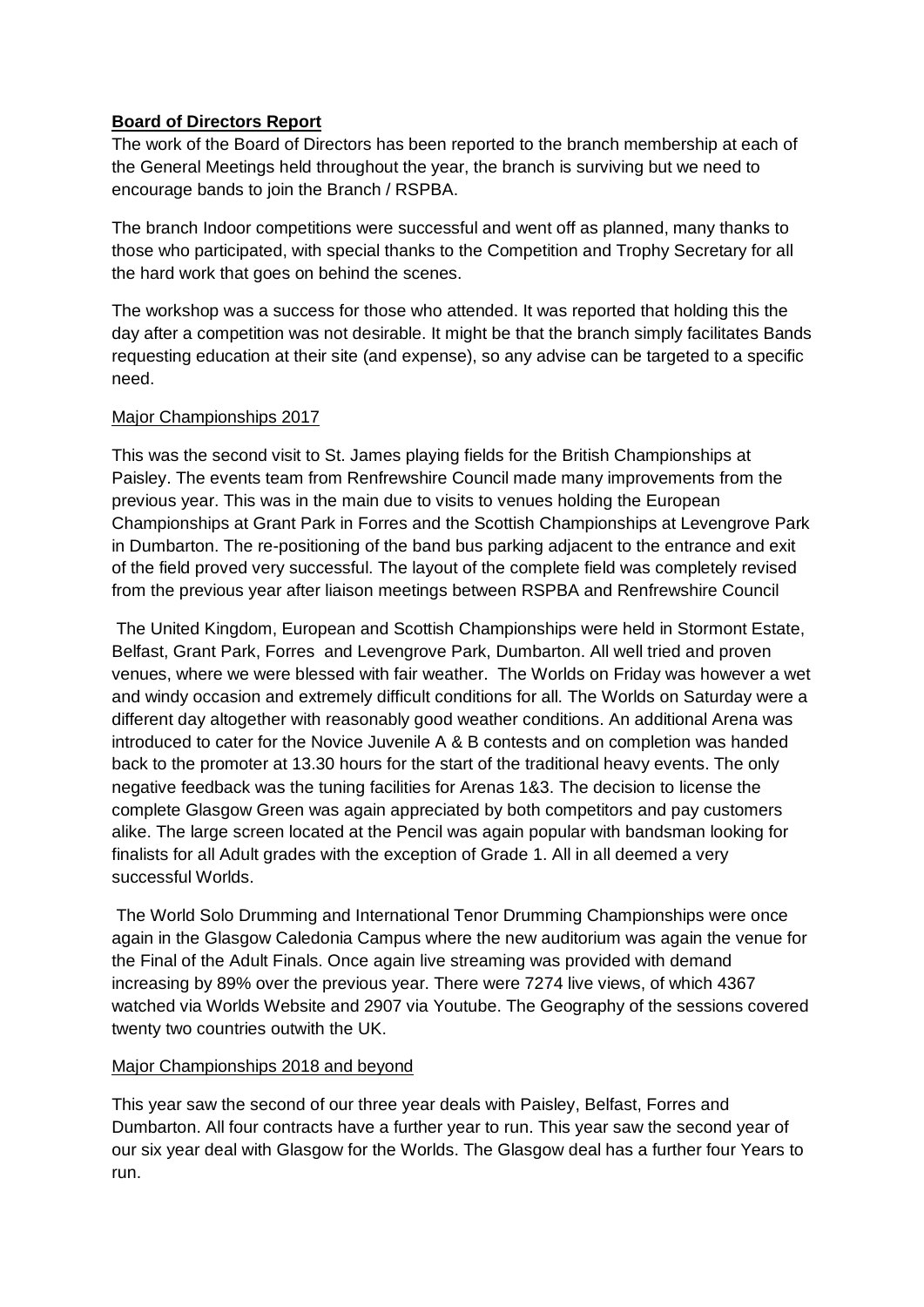The Board of Directors agreed to approach interested promoters for the next three year contracts covering the years 2019/20/21. Invitations were sent out during August with a closing date of noon  $21^{st}$  September, 2017. Interest was shown by a number of promoters but at that point in time only one bid met the financial securities to meet the RSPBA requirements. To this end Renfrewshire Council have been rewarded with the British Championships for 2019/20/21. Venue has still to be confirmed. The present agreement we have with West Dunbartonshire Council is a rolling agreement that either party may withdraw from the contract by giving two years notice of intent. We are however very confident that we will come to an agreement, which will incorporate an annual inflation element in the financial bid.

This therefore leaves us with both the European & United Kingdom Championships available for acceptable future bids. We have a number of extremely interested parties who all require financial budget guarantees in order to be successful. To this ends updated bids will be accepted by May,2018. We still have a further three years to run with Andante Percussion for the world Solo Drumming Championships. Our contract with the BBC was renewed in 2017 and has a further year to run.

## Premises Update

As you will all be aware the future refurbishment of Headquarters took a back seat after the severe fire on Friday, 10<sup>th</sup> March this year. Temporary repairs have now been completed to ensure wind and water tight during the forthcoming winter. Our Insurance company have offered a settlement of approximately £123K towards the complete renewal of the entire roof area. The Board of Directors met in the Abbotsford Hotel , Dumbarton on the Friday prior to the Scottish Championships and unanimously agreed that the refurbishment would cover two floors only. Further meetings have been held with Architects to agree final requirements and it is now anticipated that the work will commence in June 2018 and complete by March 2019. Arrangements to decant the entire building have still to be finalised. The proposals will include complete refurbishment of the existing building and will include disabled access to first floor.

#### Association Finances

It is anticipated that the Association will show a working surplus in excess of £80k to year end 31<sup>st</sup> December, 2017. This together with the balance and investments carried forward from the previous year will show an anticipated total of £850*K* going forward. At the Board of Directors meeting on 7th October, 2017 the following was agreed:-

| 1. Championship Entry Fees & Prize Money | No Change |
|------------------------------------------|-----------|
| 2. Officials Fees and Expenses           | No Change |
| 3. Staff Salaries                        | Increased |
| 4. Staff Pensions                        | Ongoing   |

#### Band Registration Checks

During the past few seasons checks of current registration lists have been carried out at both Minor and Major contests after the selected bands have completed their performances. Over the period when checks have been carried has seen a major reduction of errors now sitting at 2%.

## Summer School

A highly successful Summer School was again held in the Gaelic School in Anderson Glasgow, at the beginning of August. Over 35 students attended from all over the UK. Again Drum Majors attended at the latter part of the week receiving guidance from Drum Major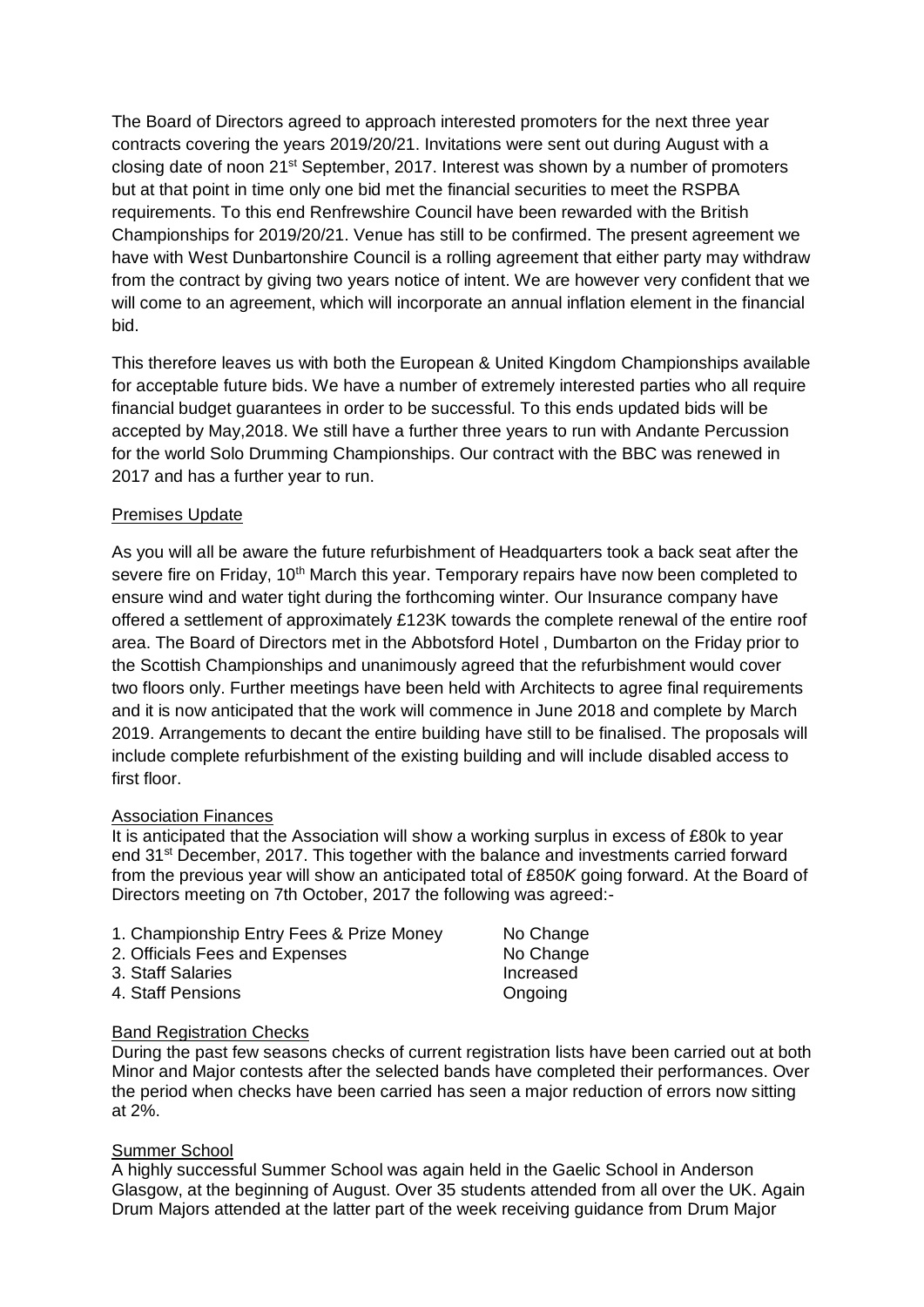Adjudicator John Noble. My congratulations to our Education Officer Pat Whelan, together with John Nevans, and his highly professional team of Instructors.

#### Scottish Qualification Awards/ Disclosure Scotland

A total of 262 certificates were awarded in 2016. It is anticipated that a total of 306 certificates will be awarded by 31<sup>st</sup> December, 2017. Examinations were carried at the following locations :- Dublin, Northern Ireland, RSPBA, Johannesburg, Dundee,Perth & Angus , Robert Gordons College, George Watsons College and Johnstone.

It was decided by the Board of Directors that all Instructors /Assessors should be disclosed prior to carrying out any duties on behalf of the RSPBA.

On a closing note the G Hamill will be standing down as chairman of both the RSPBA and the Glasgow & West of Scotland Branch in 2018.

#### **Branch Officials**

No nominations for consideration for the branch official posts coming up for renewal were received. The current post holders were asked if they were willing to continue in post. The table below shows the proposer and seconder, and all others present were like minded.

All other Branch Officials were ratified in post. Proposed: Greater Manchester Fire and Rescue Seconded: Manchester Phoenix All others were like minded.

The branch secretary is to forward details of the branch officials to headquarters for their records.

| Post               |                  | In Post<br>until |                                          |
|--------------------|------------------|------------------|------------------------------------------|
| President          | C Eyre           | Dec 2020         | 26 <sup>th</sup> Nov 2017 AGM            |
|                    |                  |                  | Prop: Greater Manchester Fire and Rescue |
|                    |                  |                  | Sec: Manchester Phoenix                  |
| Chairman           | J Thomson        | Dec 2020         | 26 <sup>th</sup> Nov 2017 AGM            |
|                    |                  |                  | Prop: Greater Manchester Fire and Rescue |
|                    |                  |                  | Sec: Manchester Phoenix                  |
| Vice-Chairman      | <b>K</b> Thacker | Dec 2020         | 26 <sup>th</sup> Nov 2017 AGM            |
|                    |                  |                  | Prop: Greater Manchester Fire and Rescue |
|                    |                  |                  | Sec: Manchester Phoenix                  |
| Secretary          | P Brown          | Dec 2020         | 26th Nov 2017 AGM                        |
|                    |                  |                  | Prop: Greater Manchester Fire and Rescue |
|                    |                  |                  | Sec: Manchester Phoenix                  |
| Treasurer          | C Eyre           | Dec 2020         | 26 <sup>th</sup> Nov 2017 AGM            |
|                    |                  |                  | Prop: Greater Manchester Fire and Rescue |
|                    |                  |                  | Sec: Manchester Phoenix                  |
| <b>Music Board</b> | T Brown          | Dec 2019         | 4 <sup>th</sup> Dec 2016 AGM             |
|                    |                  |                  | Prop: Chorley, Croft and Culcheth        |
|                    |                  |                  | Sec: Greater Manchester Fire and Rescue  |
| <b>Director</b>    | P Brown          | Dec 2019         | $4th$ Dec 2016 AGM                       |
|                    |                  |                  | Prop: Greater Manchester Fire and Rescue |
|                    |                  |                  | Sec: Wirral                              |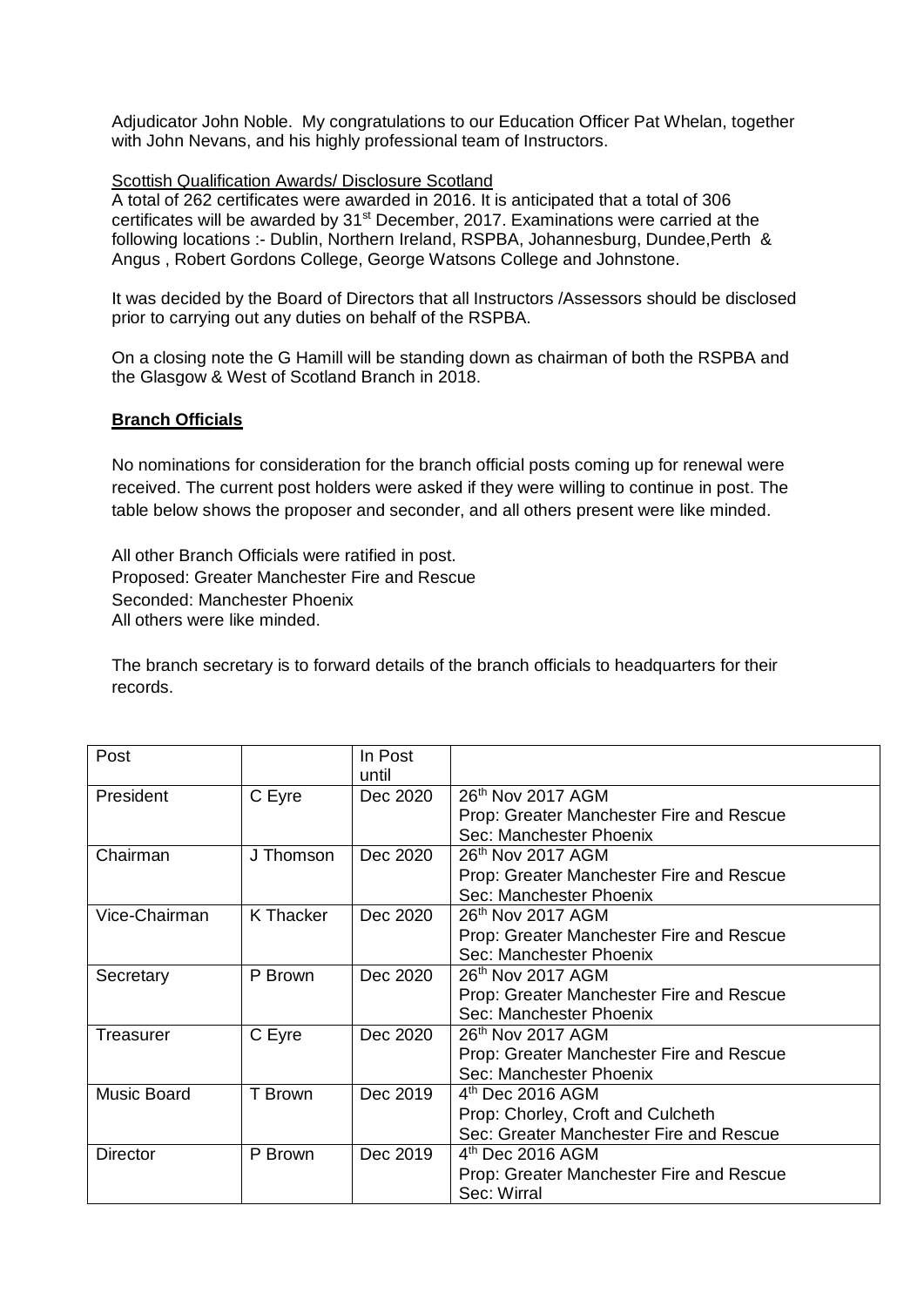| Trophy Steward, | C Evre | Dec 2019 | $4th$ Dec 2016 AGM                            |
|-----------------|--------|----------|-----------------------------------------------|
| Web Site Design |        |          | Prop: Greater Manchester Fire and Rescue      |
| and Competition |        |          | <sup>1</sup> Sec: Chorley, Croft and Culcheth |
| Secretary       |        |          |                                               |

# **AOCB**

No AOCB on the AGM raised.

AGM closed at 13:55 and the meeting progressed into the GM at 14:00 after a short break.

## **Welcome**

Covered by the AGM

The GM Minutes of the  $29<sup>th</sup>$  October were circulated. The minutes were accepted in full on a: Proposal by Wirral Seconded by Warrington All others were like minded.

# **Matters Arising**

No news has been received regarding the health of Kevin Reilly.

## **Treasurers Report**

Update as per AGM.

## **Directors Report**

Update as per AGM.

Only one rule change has been agreed to go to the AGM at this stage, and this is coming from the adjudicators to allow conferring between band performances. This was run as a pilot last year. The consensus adjudication pilot has run its course and will not be progressed further with regards to amending placings.

Other rule changes will be communicated as they become known.

The review of RSPBA band registration and fees is ongoing. The focus is on how we allow the Band Secretary to easily view their roster using the web in the first instance.

Finally, we will imminently, subject to BoD approval, be adding the Protection of Vulnerable Groups (PVG) process and procedures to the website. These should allow the bands and branches to develop their own from these documents.

## **Music Board Report**

The Music Board Tunes Group are at the early stages at looking at drumming scores.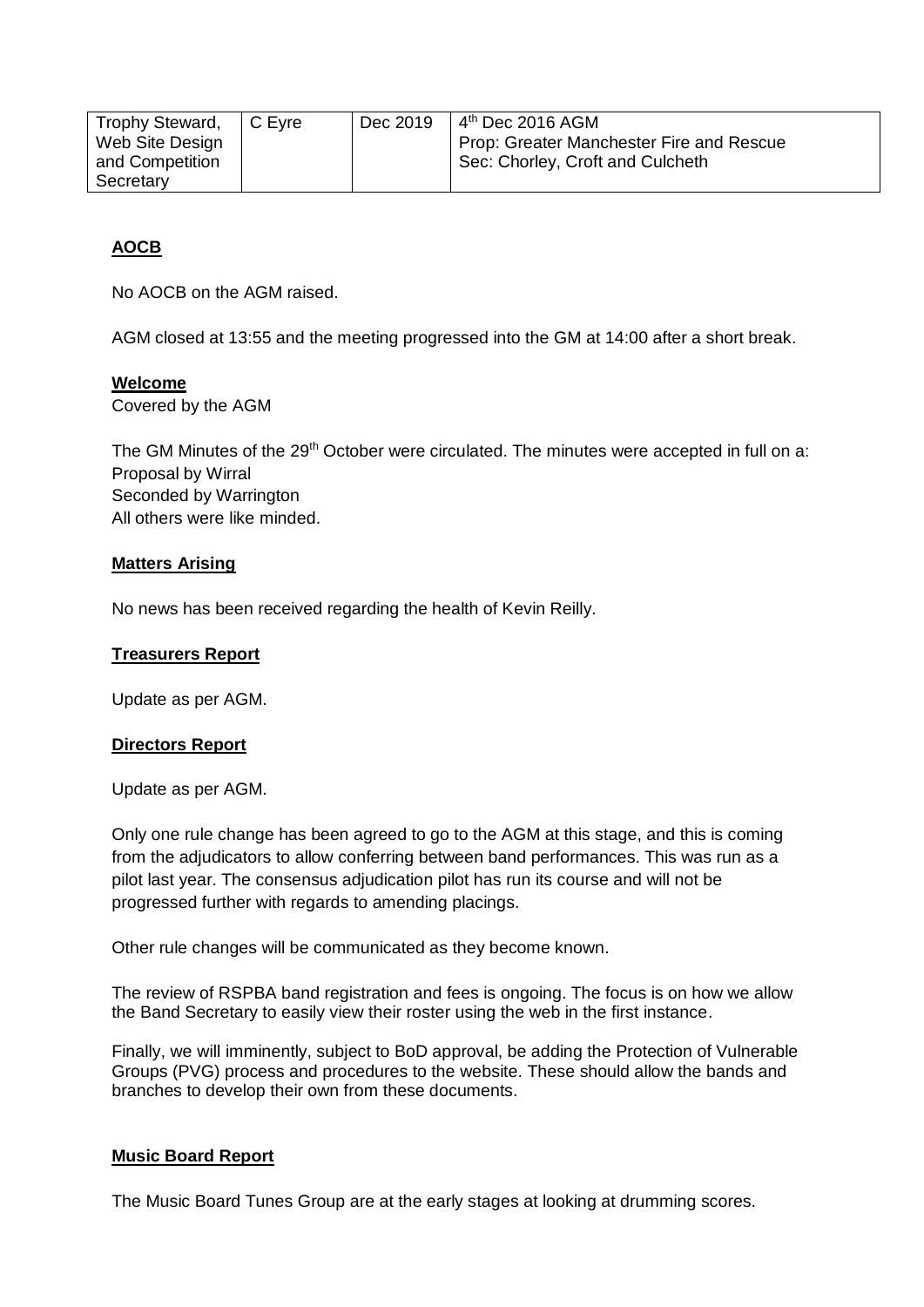# **2015 Branch Competitions.**

Those present discussed the branch competitions.

The events are open to all branches, to increase the viability of the events and vary the competition. Within each section of the open competition, confined branch results will also be announced.

The entry forms are available on the NWE Branch Website.

The venue will be St Joseph's, Birkenhead pending other premises becoming available at a reasonable cost.

103 Regiment will be asked for their support in assisting to steward the events.

Adjudicators have been contacted and have agreed for the Solos and Trios. We are still working on those for the Minibands, however this date may clash with the adjudicators training day.

The dates have been notified to headquarters.

The proposed dates are:-

- Solo Piping: Saturday 17<sup>th</sup> February (St Joseph's, Birkenhead) Adjudicator - Harry Stevenson
- Trio Piping: Saturday 3<sup>rd</sup> March (St Joseph's, Birkenhead) Adjudicator - Cameron Edgar
- Solo Drumming, Quartets and Minibands: Saturday 7th April (St Joseph's, Birkenhead). *PMs can decide on entry to Quartets and/or Mini Bands.* Adjudicators to be contacted: Jim Ward and Ciaran Mordaunt

## **Workshops**

It has been agreed that any workshops will not be run in conjunction with any of the Indoor Contests.

Tentative enquires have been made to piggy back on an activity planned to be delivered to the Lothian and Borders branch have reached a stale mate, as the branch / bands are not set up for educational journey.

I am keen that any future educational input from the Association isn't a one off single subject event but a platform for continual growth and as a member of the outreach team I would want the workshop to be the trigger for Bands in your area to access the scheme and the experience of the instructors who man it to stimulate interest in the Bands and drive the challenges. I would like to see a weekend workshop with time to address issues for each Band and to set an agenda for progress looking at what it means to enter the competing scene and where the benefits lie in being assessed by an external examiner (Adjudicator).

It was asked if education activity must be centrally delivered. The response was no, it can be delivered by local resources if it meets the needs of the requestor.